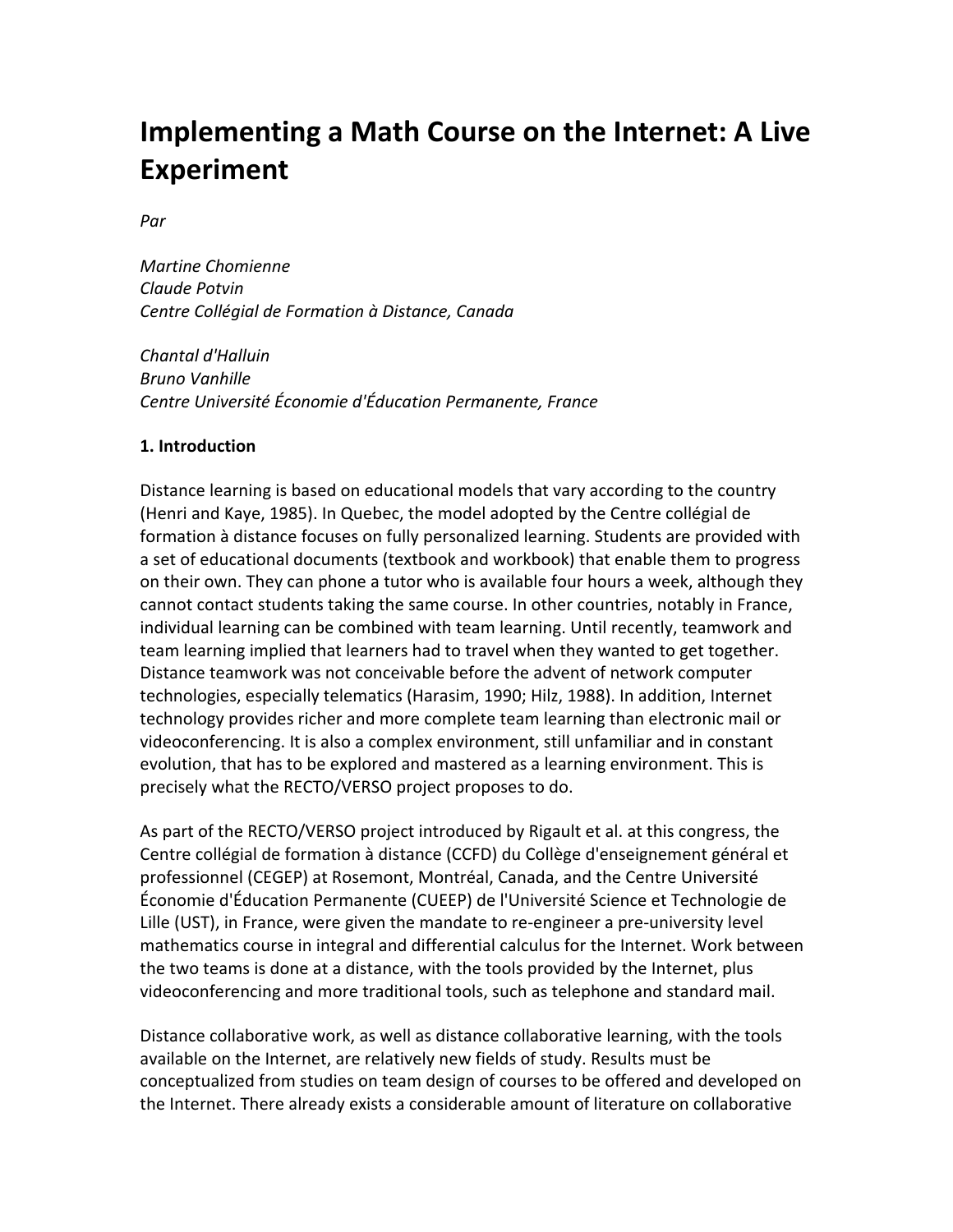learning supported by technologies (CSCL), especially computer‐assisted teleconferencing. In the fall of 1991, Southern Illinois University's Touch of Nature Environmental Center held a two‐day workshop for a group of science specialists and practitioners on the emerging CSCL concept. In the spring of 1992, SIGCUE Outlook published a special issue titled "Computer Support for Collaborative Learning: Design, Theory, and Research Issues," covering the workshop's findings. Last fall, CSCL '95 was taking stock of this specific theme. Some of the papers (particularly those by Shotsberger, Smith, Spell and Stahl, Sumner and Repenning) referred to the Internet as a distance collaborative tool.

Following up on these studies, this paper proposes to single out the issues related to the design of a course within the RECTO/VERSO project, and to approach the issues from two different angles:

- Collaborative work by two teams from two different continents
- Collaborative work within the CCFD team

We shall also discuss the Internet's potential in relation to a distance course using this media.

## **2. Project context**

The object of "Re‐engineering a mathematics course" is the interteam design, for the Internet, of a course already offered through distance learning by two educational institutions. In their present form, both mathematics courses use the technologies in a limited way (print, mail, and telephone) at the CCFD, and in a non‐integrated and rather juxtaposed way (video documents, locally developed software, and printed notes) at the CUEEP.

## **2.1. Differences in physical organization**

The institutions within which the teams work are distinct. The CUEEP team operates within a university framework and has a research, technical, and computer resources laboratory on the premises, whereas the CCFD team operates in a distance‐learning course production center, administratively linked to, but physically remote from, a general and vocational education college. The project supervisor and the supervisor of content specialists (the authors of the courses) are the only regular members of the Centre's personnel; the other members are working under contract for a specific term. The CCFD is developing its technological infrastructure. A computer analyst from the CEGEP spends two days a week at the Centre implementing the various technologies.

The situation at the CCFD has led the Centre to jokingly call its team "the flying team." The members are scattered, and they only meet about once a month, which has brought the internal team to resort to distance collaborative work and to equip itself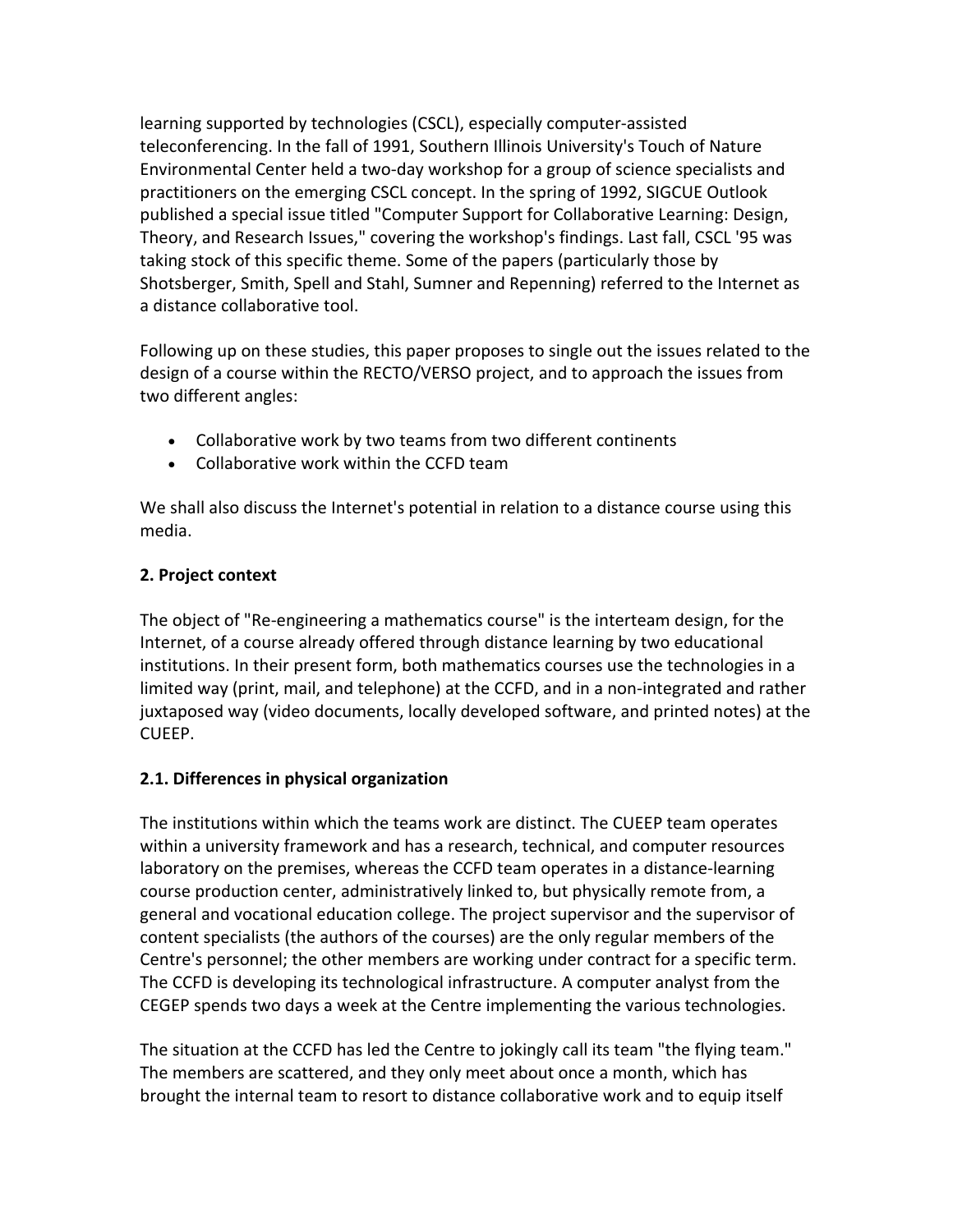accordingly. As will be seen, implementing common tools has posed a number of problems.

## **2.2. Team membership**

Both teams include five people. The CCFD team includes two content specialists (the authors of the existing course), an educational technology computer specialist, a distance‐learning technology specialist, and a project supervisor. A programmer‐ computer graphics artist will join the team at a later stage. The CUEEP team includes content specialists, a person in charge of multimedia pedagogical production, a specialist in network communication, and a project supervisor.

## **2.3 Collaborative distance learning tools**

Tool implementation was achieved concurrently with the teams' work in the project. In September 1995, both teams already had e‐mail on Eudora, the Netscape navigator on the Web, and a Listserv operated by the UST at Lille, linking all the RECTO/VERSO partners for communications related to the participants as a whole. Microsoft's word‐ processing software Word 6.0 was also available.

At the CCFD, access to the Internet, originally provided by an ordinary telephone line, was changed to an Integrated Services Digital Network (ISDN) link; this has enabled us to gradually create an File Transfer Protocol (FTP) site for software exchange. We have also set up a workstation videoconferencing system.

Last fall, the UST at Lille also set up a group videoconferencing system. In addition, they have a private World Wide Web (WWW) server that may be used by the CCFD team to try out developed and on‐line products.

# **3. Preliminary findings**

Although the project is still in the initial stage, a certain number of results are emerging in regard to collaborative work and to the design of a course using the Internet. However, definite results cannot yet be estimated; the other teams involved in the RECTO/VERSO project have been given the mandate to systematize and conceptualize the distance‐learning collaborative work and the engineering and re‐engineering of the courses on the Internet. Only then will comparisons between results achieved by the different teams become possible.

# **3.1. Analysis of collaborative work**

We have examined collaborative work from two angles: course re-engineering processes and the questions posed by this type of work.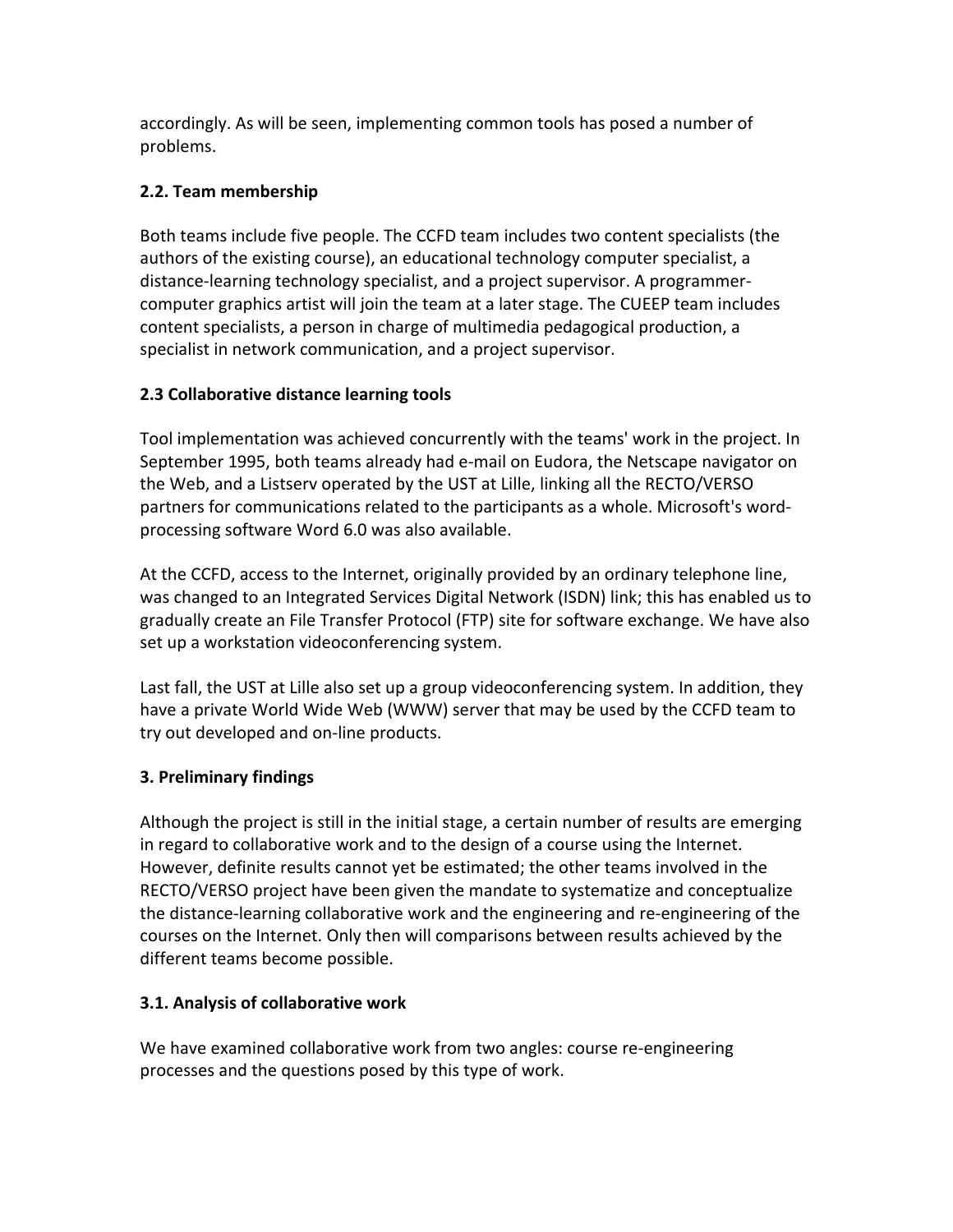## **3.1.1 Processes involved in the collaborative re‐engineering of a course**

For our analysis of the process for re‐engineering the mathematics course, we have singled out two types of collaborative work: work shared by both teams (CUEEP and CCFD), and work done locally, within each team. For identification purposes, we have called the first type "interteam work" and the second type "intrateam work." It will be seen that the latter was involved in the actual course design process.

The following diagrams show a preliminary modeling of the interactions and correlations between the processes, actors and inputs/outputs (i.e. documents, software, and data processing tools or equipment) of collaborative work in re‐ engineering of the math course; the object of the modeling is to systematize the follow up of the process for future analysis and comparison between projects.

The following symbols are used:

- An oval for a process or subprocess
- A lozenge for an actor
- A square for an input or output

Relationships between figures are represented by arrows with a letter across them that identifies the relationship:

- Letter C expresses a composition relationship between process and subprocess. It means that the source process is made up of the subprocesses linked to it.
- Letter R indicates which actor controls a given process or subprocess.
- Letter I indicates which documents, software, tools, or equipment act at the onset of a process or subprocess to effect the transformation that is apparent in the process (or subprocess) output.
- Letter S identifies an example of outputs or inputs.

The diagrams show in detail the interteam work and the work involved in designing the educational specifications.

The programming subprocess leading to the design of a prototype is not included in diagram 2, since it has not yet been initiated.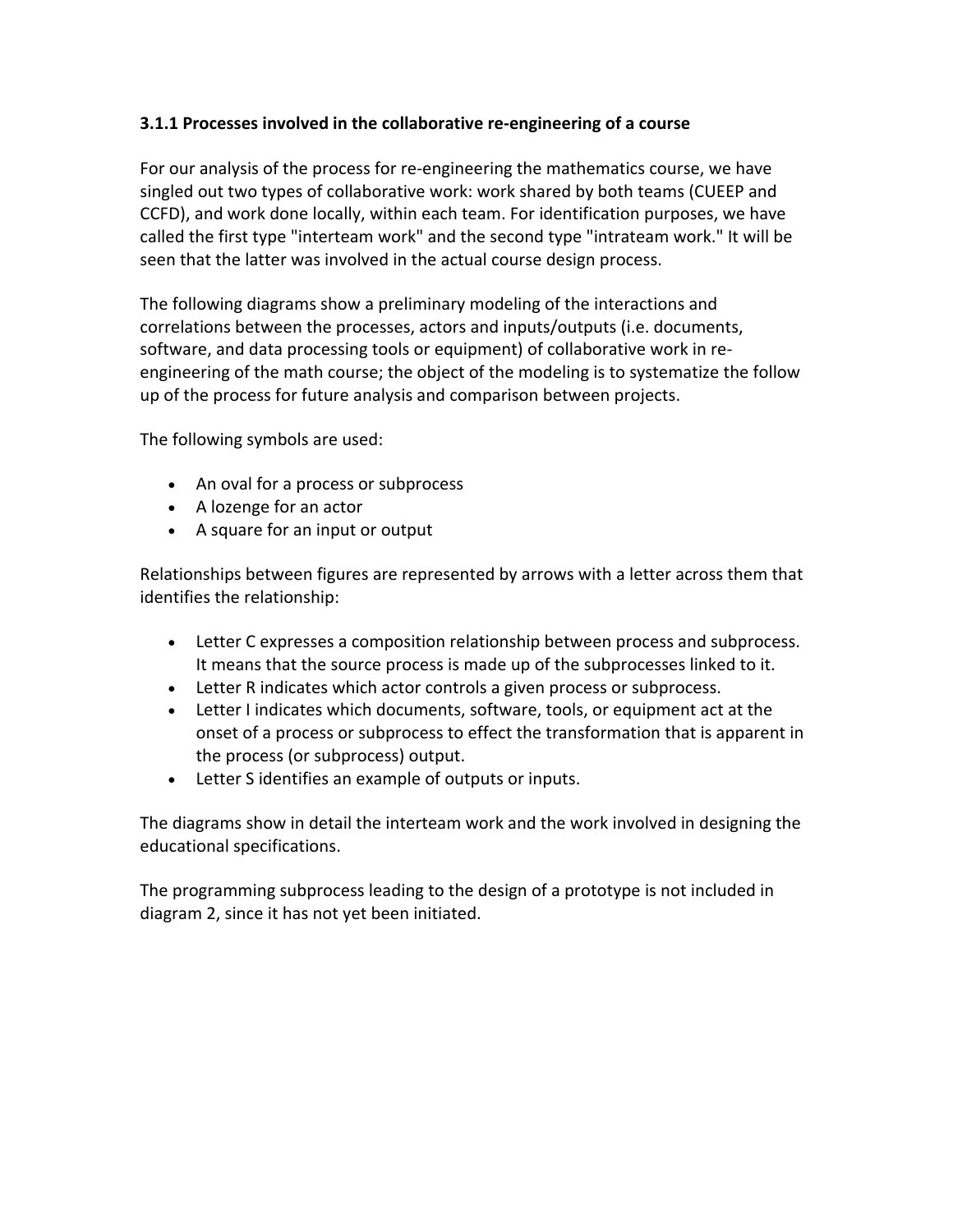

Diagram 1: Detailed interteam collaboration

The diagrams specifically relate to the collaborative work. Diagram 1 shows the tasks that are performed through collaboration (information transmission, document transmission, and planning). One can also see who were the performers of these tasks, what tools were used and what documents were produced through collaborative efforts. The interteam collaborative work started in the summer of 1995 and went on until January, 1996. It has enabled both teams to understand the philosophy and practices of each of the institutions as to distance learning, to set common goals, to assess the complementary nature of the approaches and of the existing materials, and to agree as to which contents needed reworking. Following a videoconference held shortly before Christmas, the CCFD issued an orientation document outlining the project's future accomplishments.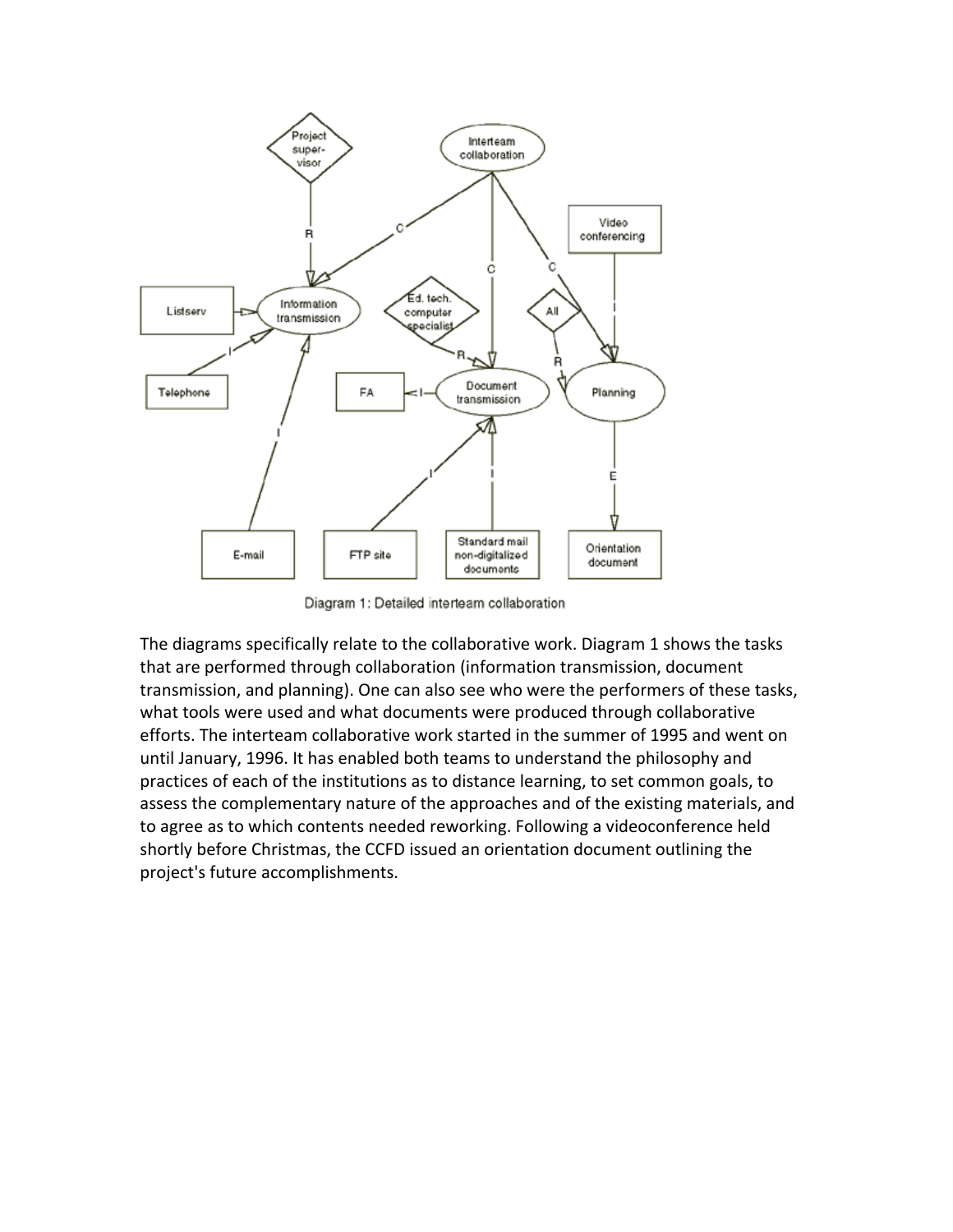

Diagram 2: Detailed intrateam collaboration process

Diagram 2 shows how the actual course specifications design work for the yet uncompleted course was basically due to CCFD's intrateam work. It shows the subprocesses involved (study and analysis of prior courses, study of educational material samples, review of literature, design of learning modules and educational activities, and programming). As with the previous diagram, actors involved in the processes, implementation tools and resulting outputs are identified.

## **3.1.2 Questions set by collaborative work**

A number of questions have come up regarding both interteam and intrateam work. We have tentatively classified these problems into six main categories, to be revised in the light of our increasing experience with distance collaborative work.

## **A. Problems with mastering the tools**

Due to the importance of the tools used, mastering them technically and functionally sets a problem. Other researchers (Cerratto and Belisle, 1995) have referred to this issue. The first tool used, e‐mail, causes some problems: users have to find the attached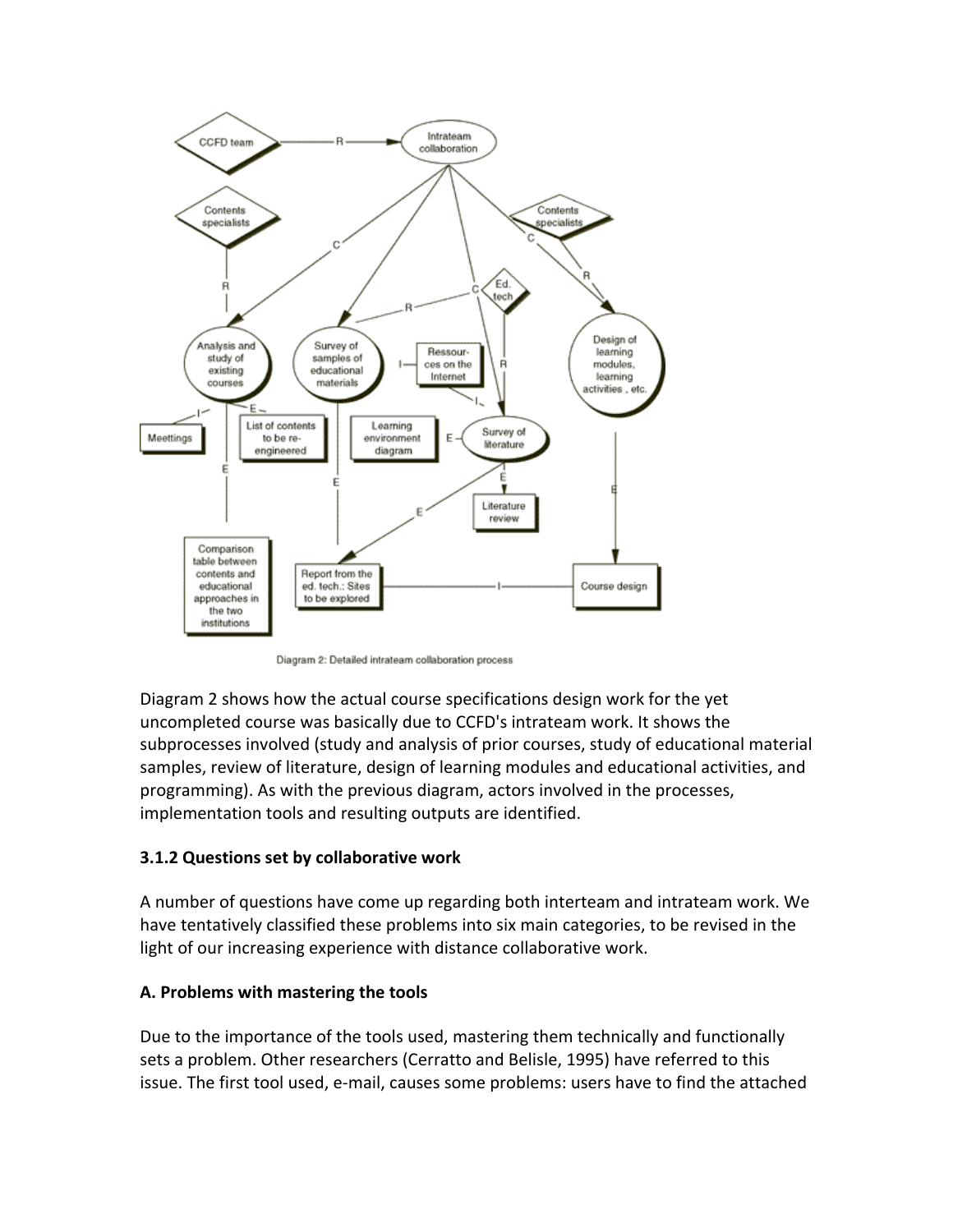documents and retrieve them in a readable format regardless of the software used in encoding them and the platform they were created on.

Users also have to cope with the asynchrony and lack of interactivity of written conversation, which are relative when compared to other media such as mail, but obvious when compared to the telephone. In addition, conversation is subject to the delay in responding to messages. We have also found that it is better not to ask multiple questions in one single message, and that it is wise, for the efficiency's sake, to have the other party's last message in front of us when replying.

Mastering the other Internet resources also has its problems; we shall deal with them under information retrieval methodology.

## **B. Delays in tool installation**

Preliminary research, evaluation, and comparison between systems before making choices take up valuable time and resources and delay tool implementation. Our videoconferencing system, for instance, was not operational until mid‐February. For the December videoconference, privately supplied equipment had to be used. Still missing is the discussion forum included in the initial infrastructure plans.

There were extensive delays in the installation of tools for the CCFD'S team members. We were so busy setting up the interteam collaboration equipment, that we failed to meet our internal team's minimal requirements. Some of the tools used for our interteam communications should have been available from the project's initial stage. Of course, more extensive use was made of telephone conversations and meetings.

E‐mail between all members was not effective until March. Content specialists were only recently given home access to the Internet. They are presently getting used to this tool and can now partly analyze the sites at their convenience.

## **C. Unexplained loss of messages**

It seems that some messages to Lille went astray without our knowing it. Analyzing our e‐mail server did not elicit any information on the subject. We decided to ask our correspondents to send a confirmation as soon as they received a message, to make up for the absence of the receipt notification function available with other e-mail systems.

## **D. The need for frequent exchanges**

Exchanges between both teams were deemed inadequate by all CUEEP members. According to the content specialists, for instance, document exchanges and communications related to educational approaches were interesting and instructive, but too inadequate to be useful.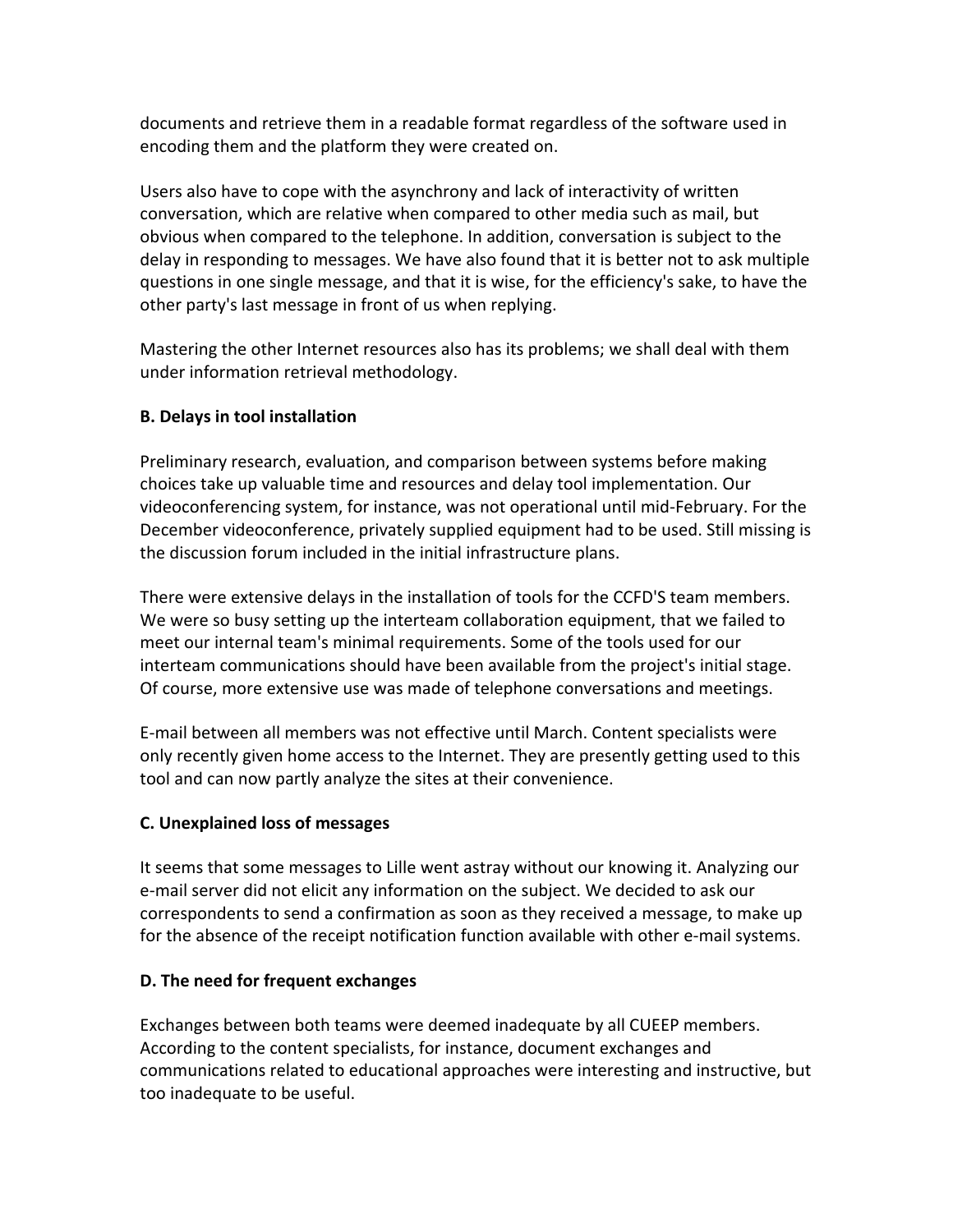## **E. The need to find an information retrieval methodology**

Finding relevant information on the Internet is a time‐ and energy‐consuming process. At the initial stage, the education technologist, who acted as an advisor to content specialists by showing them examples of possible developments and experiments, was overwhelmed by the wealth of Internet resources on mathematics. In addition, to view the selected resources, one frequently had to download all kinds of utilities or acquire other software. The CCFD, for instance, purchased and installed Mathematica and Mapple; this software enables content specialists to view the applications developed with it and to use it as a guide. The technologist worked at this on both Mac and PC platforms, to provide specialists with the largest possible number of examples.

## **F. The need to share**

Due to its constant development, the Internet's actual technological potential is hard to assess. What was incredible only a few months ago is now possible. Users have to keep abreast of the latest developments by reading specialized magazines and journals and joining trendy networks, and through local experimentation. In these times of scarcity of resources, one has to learn to work with other teams and to share experiences. Sharing includes allocating work and pooling results.

Now more than ever, with projects such as RECTO/VERSO, one of the main keys to success is collaborative work.

Examining the concept of collaboration, whether it is interteam or intrateam, is important for the RECTO/VERSO project because it aims at exploring the potential of distance learning, a promising but still unfamiliar technology. We must look into it, if we are to create models that will bring out its full potential. We will conclude our paper with some reflections on this topic.

## **3.2 The Internet's potential with regard to designing a distance‐learning course**

Our design process throughout the project centered on two components: a systematic development approach and an analysis of the proposed learning environment.

## **3.2.1 A systematic development approach**

The analysis of the collaborative work as modeled under 3.1.1 brought out the influence of computer science; the course design is based on the type of systematic methodology advocated by educational technology. In this methodology, emphasis is laid on media selection and production specifications design.

A selected part of the subject matter was targeted for re‐engineering, partly because the concepts dealt with were hard to comprehend. It was also agreed that different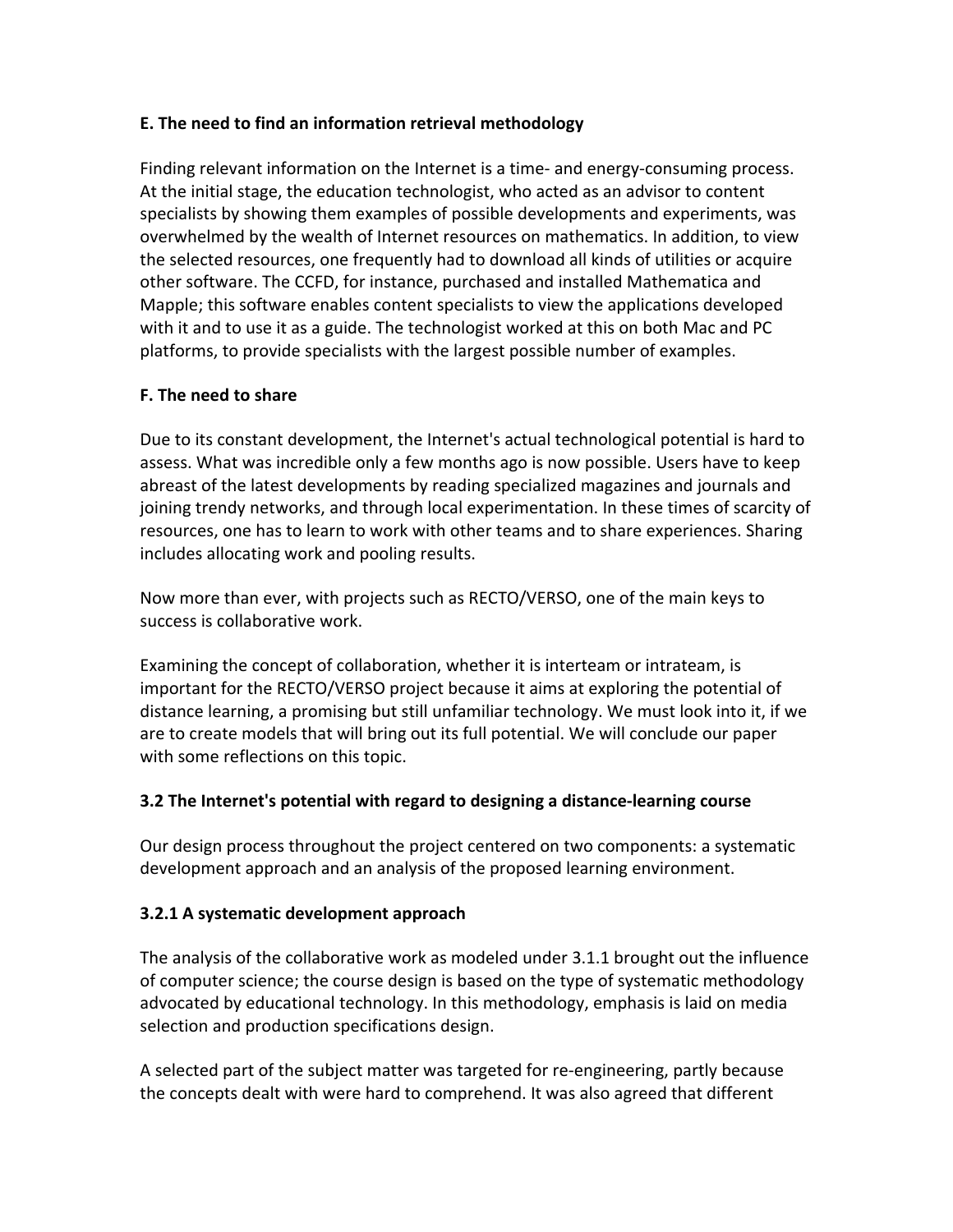approaches would be used in surveying the subject matter, to respect the cognitive style of a heterogeneous clientele. From there, content specialists meticulously analyzed and restructured the subject matter according to the new goals.

Meanwhile, the educational technologist looked for relevant educational material and existing courses on the Internet, as well as reviewing literature pertaining to distance collaborative learning, in order to feed the team for the media selection stage. The analysis of this rather substantial material enabled us to design detailed educational patterns for educational material production.

## **3.2.2 An analysis of the proposed learning environment**

It appears, as confirmed by Stahl et al. (1995), that the Internet learning environment could prove relevant for the educator as well as for the learner. In addition, we have addressed it using a constructivist approach of the teaching-learning process, in which the educator and the learner are active agents in their respective progress. They build up their knowledge from the knowledge already established and organized in their mental structures during prior learning (Wilson, 1996). This implies, as stated by Kaye (1993), that information and communication technologists must go beyond the mere transmission of contents to aim at improving interpersonal communication and distance‐collaborative learning. Based on this, we have singled out three distinct workspaces. They meet the needs of both learners and designers, according to the different parts played by the former in their learning process and by the latter in their course design process. It would appear, however, that these workspaces partly overlap.

The proposed environment includes three distinct workspaces:

- A *presentation* workspace corresponding to a *consultation* function. This space refers to the media through which the subject matter is transmitted to the learner.
- A *production* workspace correlating with a *consultation* function. This space includes educational activities aimed at promoting acquisition or deeper understanding of the subject matter through assignments or exercises, or at assessing the learner's knowledge.
- A *communication* workspace corresponding to a *learner‐support* function. This space includes all exchange activities between the teacher-tutor and the learners, on educational issues and on matters related to the course's progress; it also includes exchanges between learners.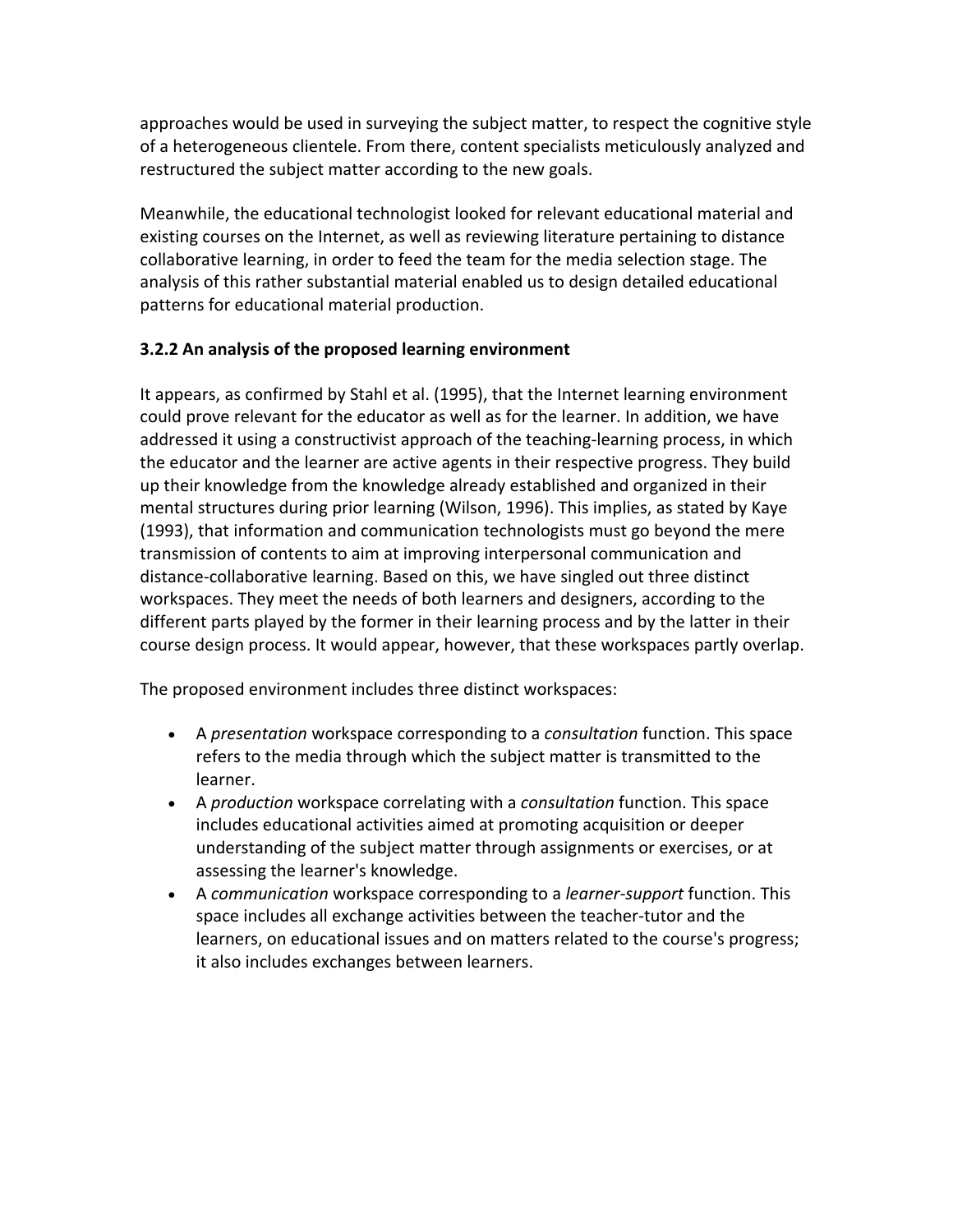



Diagram 3 shows the integration of these three workspaces as the learning environment adopted for the mathematics course. The different components of the mathematics course on the Internet will be developed on the basis of this environment.

#### **4. Conclusion**

With the Internet, resources can be shared and skills can be traded on a global scale, making it an extremely powerful learning environment. It is also an extremely complex environment, subject to technical hazards and to other hazards due to users' inexperience in the field. It is estimated that most of the technical hazards will shortly be eliminated, but hazards due to inexperience will most likely call for an extensive research program. Projects such as RECTO/VERSO are participants in this program.